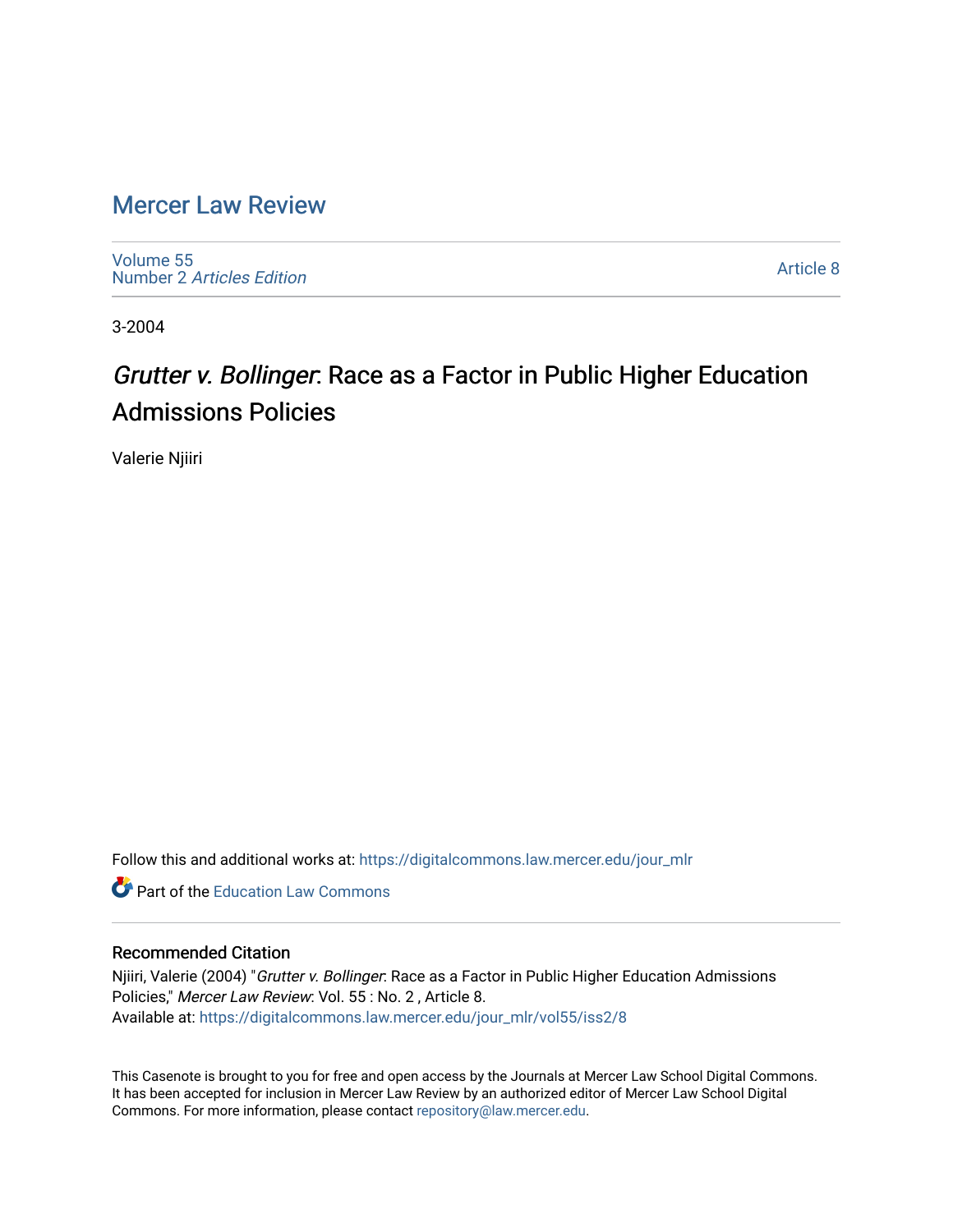# **Casenote**

### *Grutter v. Bollinger:* **Race as a Factor in Public Higher Education Admissions Policies**

In *Grutter v. Bollinger,'* the United States Supreme Court held that the University of Michigan Law School's goal of student body diversity was a compelling interest.<sup>2</sup> The Court concluded that the Law School's narrowly tailored race-based admissions program was not prohibited by the Equal Protection Clause because it furthered "a compelling interest in obtaining the educational benefits that flow from a diverse student body."3 This decision was unexpected in light of affirmative action rulings which have limited the use of race in admission programs.<sup>4</sup>

#### I. FACTUAL BACKGROUND

Barbara Grutter, a white Michigan resident, applied to the University of Michigan Law School ("the Law School") in **1996** with a **3.8** grade point average and a **161** LSAT score. The Law School initially found

<sup>1.</sup> **123** S. Ct. **2325 (2003).**

<sup>2.</sup> *Id.* at **2339.**

*<sup>3.</sup> Id.* at 2347.

*<sup>4.</sup> See* Hopwood v. Texas, **236** F.3d **256** (5th Cir. 2000); Johnson v. Bd. of Regents of the Univ. Sys. of Ga., **263** F.3d 1234 (11th Cir. 2001).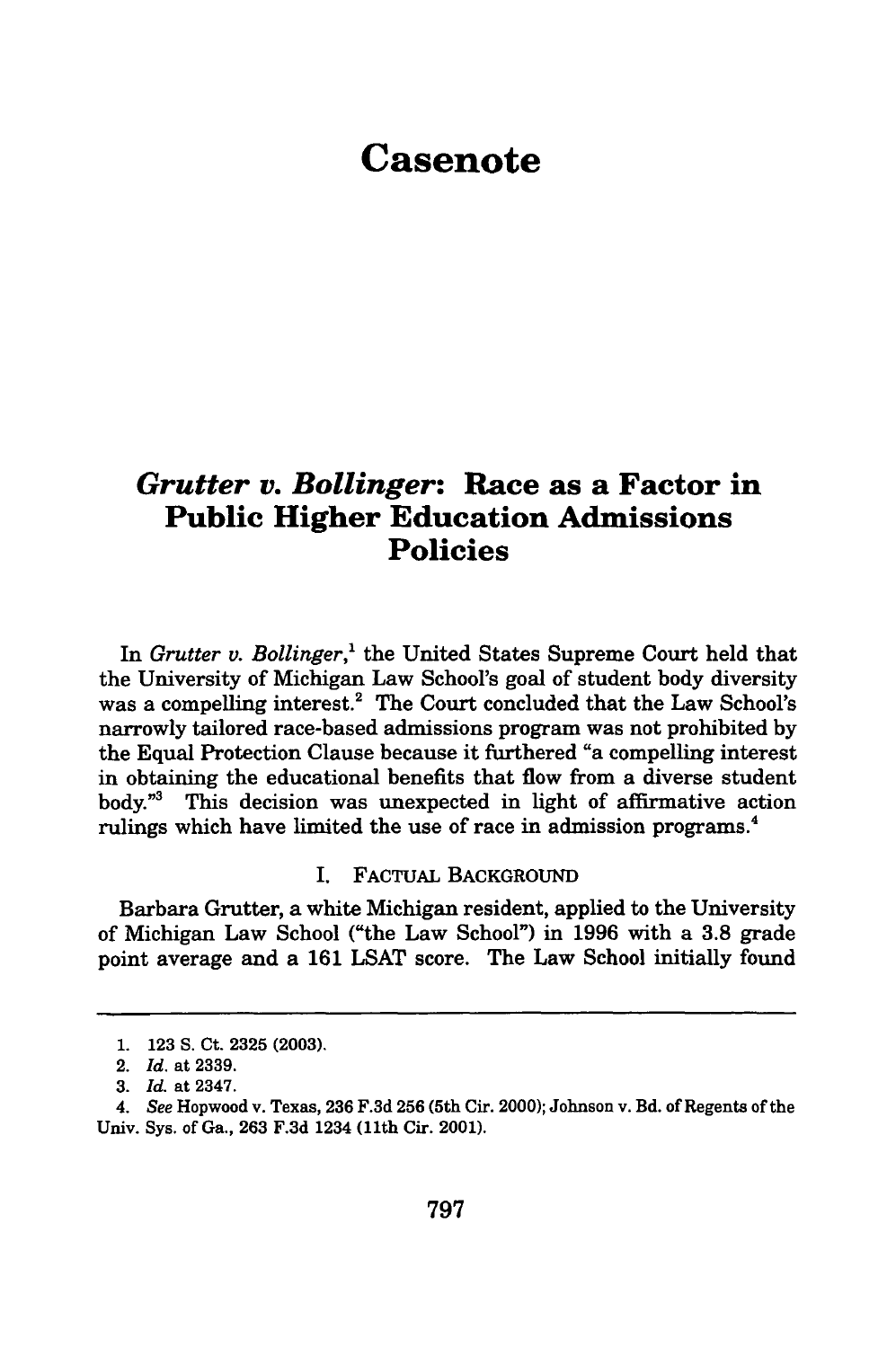Grutter admissible, then placed her on a waiting list, and subsequently rejected her application. Gratter filed suit in the United States District Court for the Eastern District of Michigan against the Law School, the Regents of the University of Michigan, Lee Bollinger (Dean of the Law School from 1987 to 1994 and President of the University of Michigan from 1996 to 2002), Jeffrey Lehman (Dean of the Law School), and Dennis Shields (Director of Admissions at the Law School from 1991 until 1998). Grutter claimed that the Law School violated the Fourteenth Amendment<sup>5</sup> by discriminating against her on the basis of race.<sup>6</sup> Grutter alleged that the Law School "had no compelling interest to justify its use of race in the admission process."<sup>7</sup>

The district court conducted a bench trial on the degree to which race was a factor in the Law School's admissions decisions and whether the Law School's consideration of race in admissions decisions constituted a race-based double standard. The court concluded that the Law School's race-based admissions program was unconstitutional.<sup>8</sup> The district court applied strict scrutiny as the reviewing standard.<sup>9</sup> The court found that the Law School's goal of assembling a diverse student body was not a compelling interest because *Regents of the University of California v. Bakke*<sup>10</sup> did not recognize it as such.<sup>11</sup> The district court determined that even if student body diversity was a compelling interest, the Law School's use of race in its admissions program was not narrowly tailored.<sup>12</sup> The Law School's use of race was not clearly defined, and no termination point was established.<sup>13</sup> The Law School also failed to find an alternative solution to increasing minority enrollment.<sup>14</sup> The district court granted the petitioner's request for declaratory relief and

**5. U.S. CONST.** amend. XIV.

*7. Grutter,* 123 S. Ct. at 2333.

*8. Grutter,* 137 F. Supp. 2d at 823-25, 871.

**9.** *Id.* at 843 (citing Adarand Constructors, Inc. v. Pena, **515** U.S. 200, **227 (1995)** ("all racial classifications... must be analyzed **by** a reviewing court under strict scrutiny")). **10.** 438 **U.S. 265 (1978).**

**11.** *Grutter,* **137** F. Supp. **2d** at 844. The district court determined the Court in *Bakke* did not hold student body diversity was a compelling governmental interest. *Id.*

12. *Id.* at **850.**

13. *Id.* at 851 (citing City of Richmond v. J.A. Croson Co., 488 U.S. 469, **510** (1989) (determining that racial classifications are temporary measures to reach the goal of equality)).

14. *Id.* at **852** (citing *J.A Croson Co.,* **488 U.S.** at **507** (ruling that the city's failure to adopt race-neutral means to increase minority business participation in city contracting was not narrow tailoring)).

*<sup>6.</sup> Grutter,* 123 S. Ct. at 2332-33; Grutter v. Bollinger, 137 F. Supp. 2d 821, 823-24 (E.D. Mich. 2001).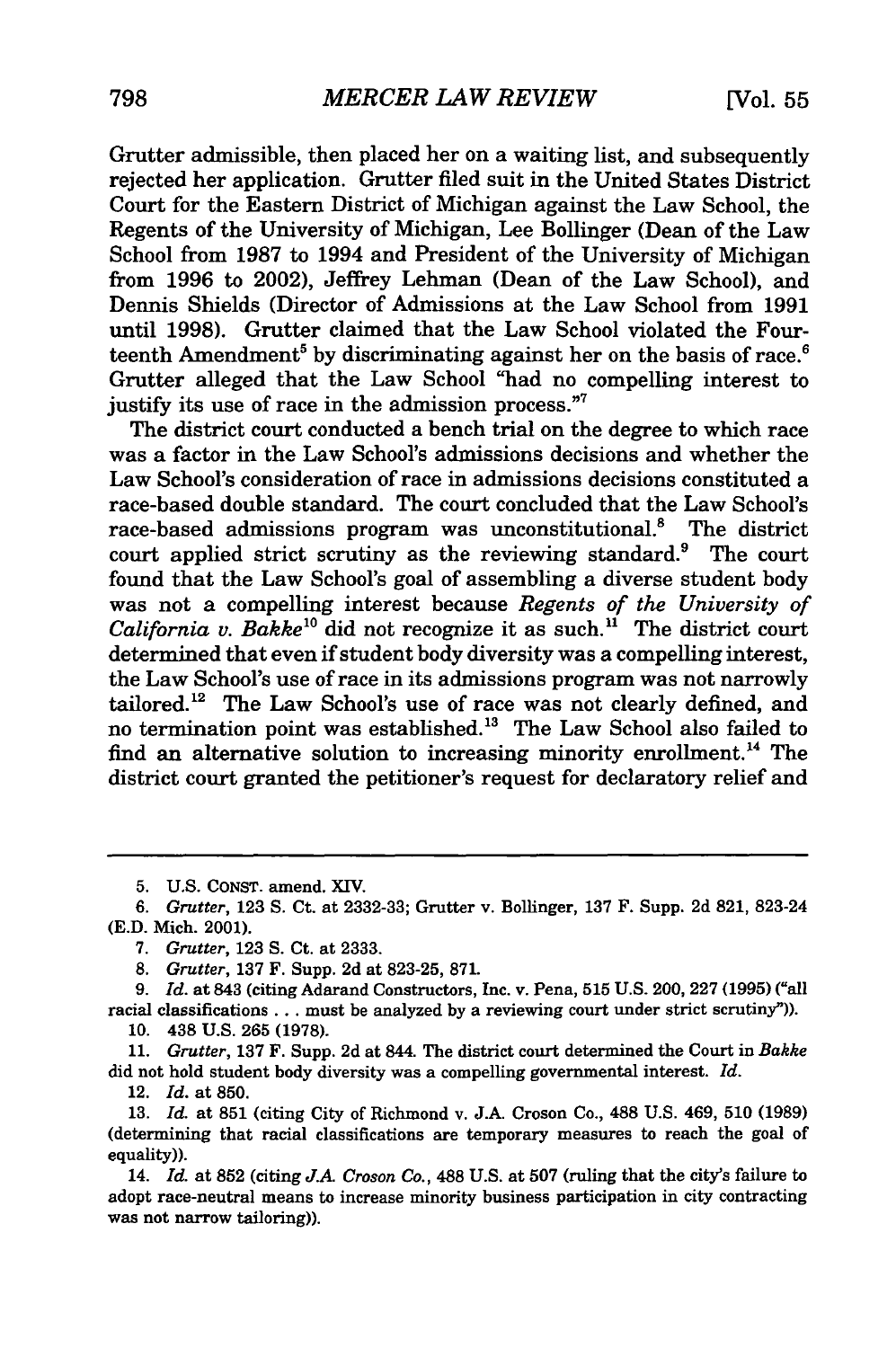enjoined the Law School from using race as a factor in its admissions  $decisions.<sup>15</sup>$ 

The court of appeals, sitting en banc, reversed the district court's judgment and vacated the injunction. $16$  The court concluded that Justice Powell's opinion in *Bakke,* which ruled that student body diversity was a compelling state interest, was binding authority.<sup>17</sup> The court determined Justice Powell's opinion was *Bakke's* holding because it authorized the most restricted use of race, and it was the narrowest rationale from *Bakke."s* The court of appeals ruled that the Law School's use of race as a "plus factor" was similar to the Harvard College plan approved by Justice Powell because the admissions program did not use a quota, there was no separate admissions program for minority applicants, and factors other than race were considered to contribute to academic diversity.<sup>19</sup> The court held that the Law School's use of race was narrowly tailored because it was modeled after the Harvard plan.<sup>2</sup>

The Supreme Court granted certiorari because the courts of appeals disagreed on this question of national significance.<sup>21</sup> The Court endorsed Justice Powell's opinion in *Bakke* that "student body diversity is a compelling state interest that can justify the use of race in university admissions."<sup>22</sup> The Court adopted strict scrutiny to decide the case because it was the applicable reviewing standard for all racial classifications.2" In a 5-4 decision, the Court affirmed the court of appeals decision and determined that the Law School's goal of attaining  $a$  diverse student body was a compelling interest.<sup>24</sup> The Court held

**18.** *Id.* at 741 (citing Marks v. United States, 430 **U.S. 188, 193 (1977)** (concluding that "when a fragmented Court decides a case and no single rationale explaining the result enjoys the assent of five Justices, 'the holding of the Court may be viewed as that position taken **by** those Members who concurred in the judgments on the narrowest grounds'")).

<sup>15.</sup> *Id.* at 872.

<sup>16.</sup> Grutter v. Bollinger, 288 F.3d 732, 752 (6th Cir. 2002).

**<sup>17.</sup>** *Id.* at **739.** Justice Powell wrote his own opinion which was joined in part **by** two groups of concurring Justices, but for different reasons. Justice Powell's opinion was joined in part **by** Justices Stevens, Stewart, Rehnquist and Chief Justice Burger on his ruling that the Medical School's program was unconstitutional; however, the concurring Justices used a Title VI analysis rather than Powell's strict scrutiny analysis to reach their conclusion. Justices Brennan, White, Marshall, and Blackmun concurred with Justice Powell in determining that race can be used in the admissions process for student body diversity. Unlike Powell, the Justices determined that the Medical School's admissions program was constitutional under an intermediate scrutiny analysis. *Id.* at **325-26,** 411.

**<sup>19.</sup>** *Id.* at 746-47.

<sup>20.</sup> *Id.* at 746.

<sup>21.</sup> *Grutter,* **123 S.** Ct. at **2335.**

<sup>22.</sup> *Id.* at **2337.**

**<sup>23.</sup>** *Id.* at **2337-38** (quoting *Adarand Constructors,* **515 U.S.** at **217).**

<sup>24.</sup> *Id.* at **2339.**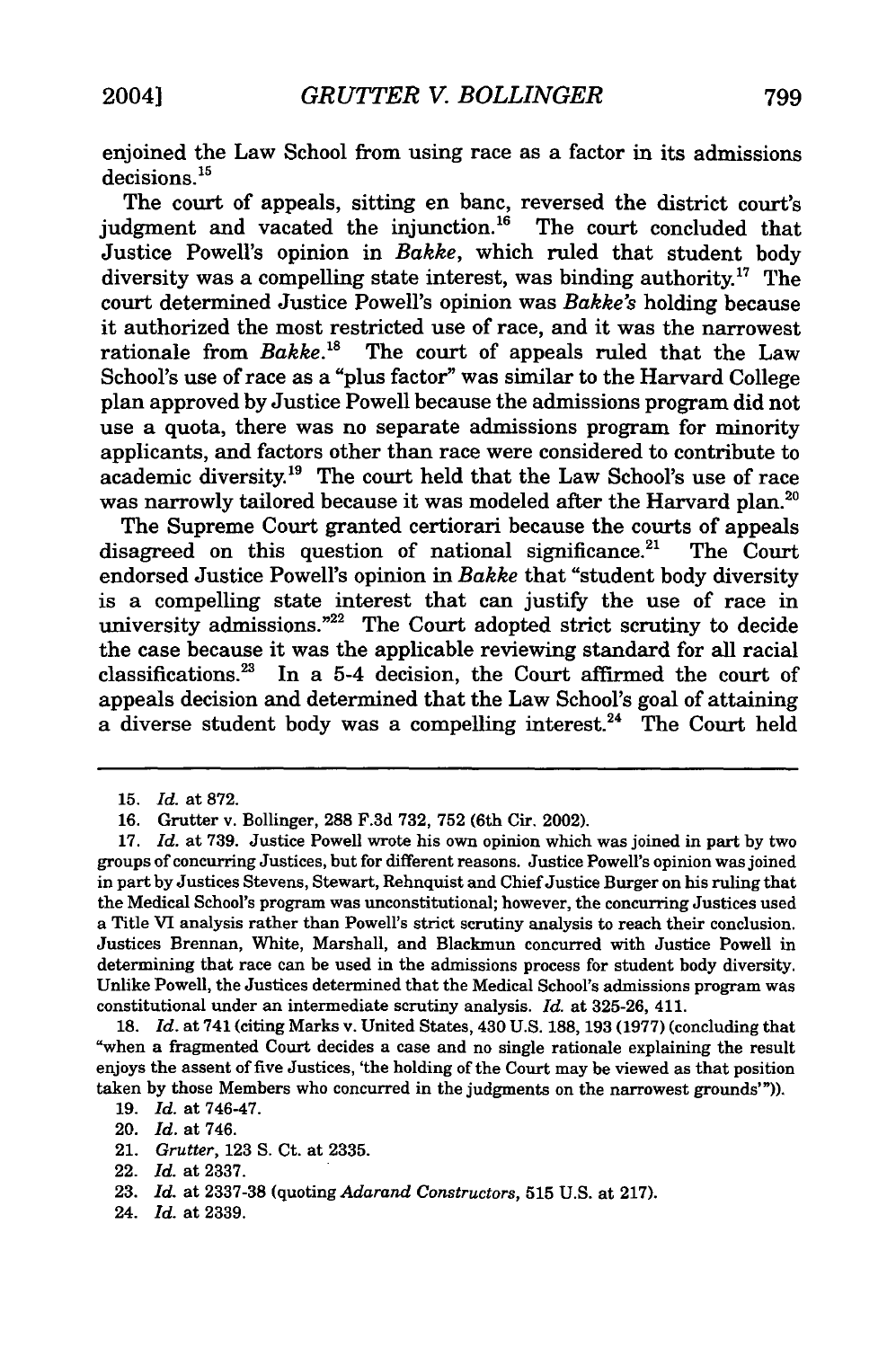that the Law School's race-based admissions program did not violate the Equal Protection Clause because it was narrowly tailored, and the educational benefits from a diverse student body were a compelling interest.<sup>25</sup>

#### II. **LEGAL** BACKGROUND

The Equal Protection Clause of the Fourteenth Amendment<sup>26</sup> provides that "no state **shall...** deny to any person within its jurisdiction equal protection of the laws."<sup>27</sup> Generally, the Fourteenth Amendment protects persons, not groups.2 " Justice Powell in *Regents of the University of California v. Bakke29* determined that "[t]he guarantee of equal protection cannot mean one thing when applied to one individual and something else when applied to a person of another color. If both are not accorded the same protection, then it is not equal."30

The Court has struggled with this proposition as applied to affirmative action programs. Affirmative action is defined as actions which seek to eliminate current discrimination, remedy the effects of prior discrimination, and programs which help prevent future discrimination.<sup>31</sup> Affirmative action programs have been used to remedy the effects of prior discrimination in employment practices, contract procurement, and higher education.<sup>32</sup> However, affirmative action in public higher education, specifically the use of race as a factor in the admissions process, has been most controversial.

#### *A. The Development of Race as a Factor in Admissions Programs*

In *DeFunis v. Odegaard,33* DeFunis, a white male, was denied admission to the University of Washington Law School ("Law School")

**<sup>25.</sup>** *Id.* at 2347.

**<sup>26.</sup>** U.S. CONST. amend. XIV § 2.

<sup>27.</sup> *Id.*

**<sup>28.</sup>** *Id.*

<sup>29. 438</sup> U.S. 265 (1978).

<sup>30.</sup> *Id.* at 289-90.

<sup>31.</sup> BLACKS LAw DICTIONARY 60 (7th ed. 1999).

<sup>32.</sup> *See* Fullilove v. Klutznick, 448 U.S. 448 (1980) (holding that Congress could mandate state and local government compliance with a minority set-aside program under its commerce power); Wygant v. Jackson Bd. of Educ., 476 U.S. 267 (1986) (holding that a state or local subdivision has the authority to eradicate the effects of private discrimination within its own legislative jurisdiction); Regents of the Univ. of California v. Bakke, 438 U.S. 265 (1978) (holding that a state has a substantial interest that legitimately may be served by a properly devised admissions program involving the competitive consideration of race and ethnic origin).

<sup>33. 416</sup> U.S. 312 (1974).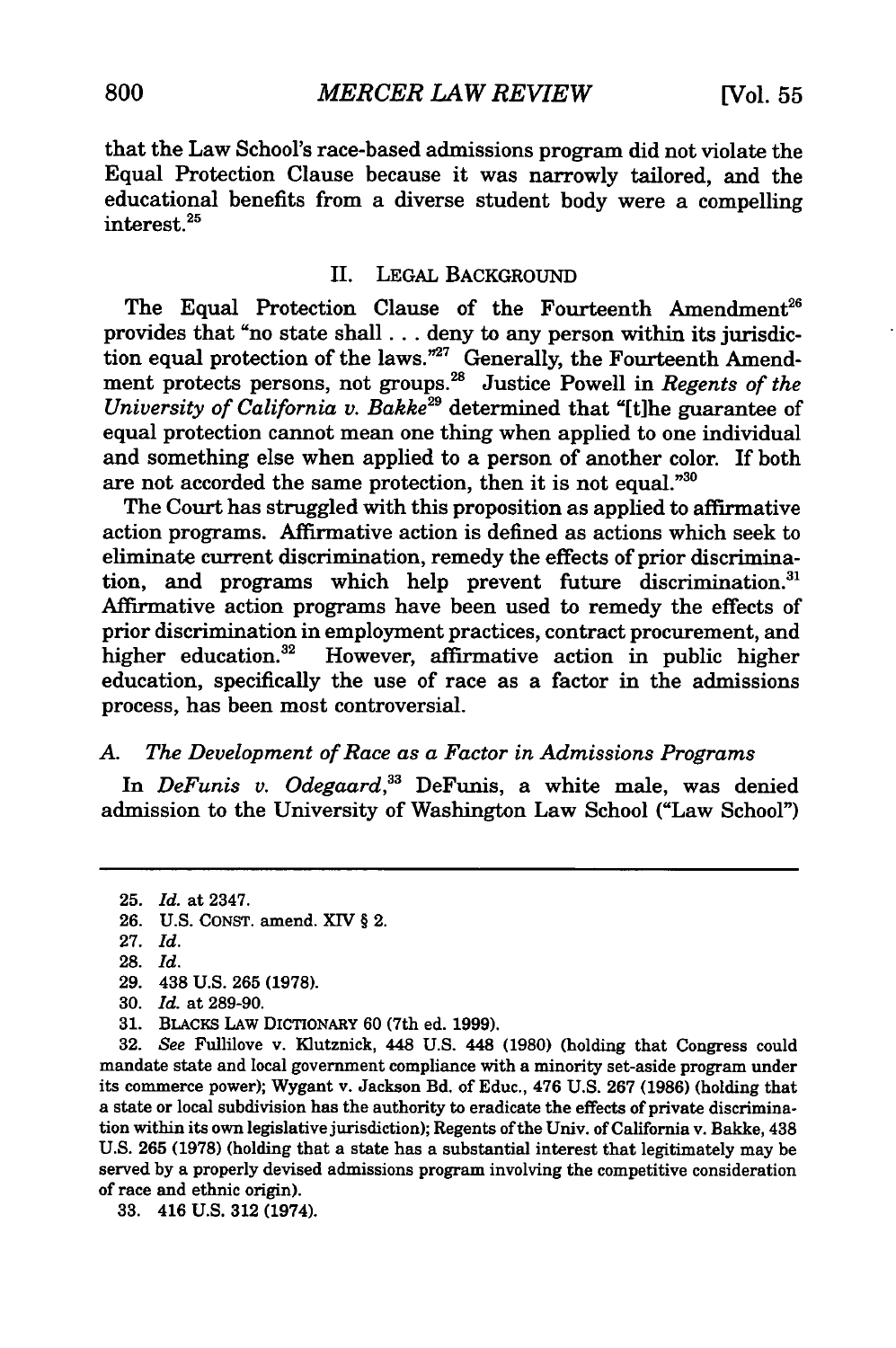in **1971.** The Supreme Court held that the case was moot because DeFunis was later admitted to the Law School under its revised admissions program, and he was in his final year of law school when the case was reviewed.<sup>34</sup> Despite this holding, Justice Douglas in his dissent stated the case should have been determined on its merits because the use of race in university admissions was a significant  $i$ ssue. $35$ 

The Law School's admissions process used an index called the Predicted First Year Average ("Average"), a formula combining an applicant's Law School Admission Test **("LSAT")** score and his grades in the last two years of college. 36 The admissions committee attached less weight to the Average in reviewing minority applicants.<sup>37</sup> Further, minority applicants were assigned to a separate admissions committee from the general applicants.<sup>38</sup> Minority applicants were only compared competitively with other minority applicants; they were never compared with non-minority applicants.<sup>39</sup> Thirty-six out of thirty-seven admitted minority applicants had an Average lower than DeFunis.<sup>40</sup> The Law School's counsel admitted that if the enrolled minority applicants were considered in the same pool as non-minority applicants, they would never have been admitted.<sup>41</sup>

Justice Douglas determined that the admissions policy limited the number of seats DeFunis could compete for based solely on his race.<sup>42</sup> He concluded the Law School should be subject to strict scrutiny because it used racial classifications in its admissions process.<sup>43</sup> Justice Douglas further stated that the purpose of the Fourteenth Amendment was to "eliminate all official state sources of invidious racial discrimination in the States." $44$  He opined that reviewing each application

- **39.** *Id.* at **323** (Douglas, **J.,** dissenting).
- 40. *Id.* at 324 (Douglas, **J.,** dissenting).
- 41. *Id.* at **325** (Douglas, **J.,** dissenting).
- 42. *Id.* at **333** (Douglas, **J.,** dissenting).
- 43. *Id.* (Douglas, **J.,** dissenting).

44. *Id.* at 334 (Douglas, **J.,** dissenting) (quoting Loving v. Virginia, **388 U.S. 1, 10 (1966)).**

<sup>34.</sup> *Id.* at 314-19.

**<sup>35.</sup>** *Id.* at **320** (Douglas, **J.,** dissenting).

**<sup>36.</sup>** *Id.* at **321** (Douglas, **J.,** dissenting).

**<sup>37.</sup>** *Id.* at 324 (Douglas, **J.,** dissenting).

**<sup>38.</sup>** *Id.* at **323** (Douglas, **J.,** dissenting). The Law School had two groups of admissions applicants: One general group and one minority admissions group. The Law School's application contained an optional question where an applicant could indicate their "dominant" ethnic origin. The answer to this question was the sole basis for placement in the minority admissions group. *Id.* at **320-21.**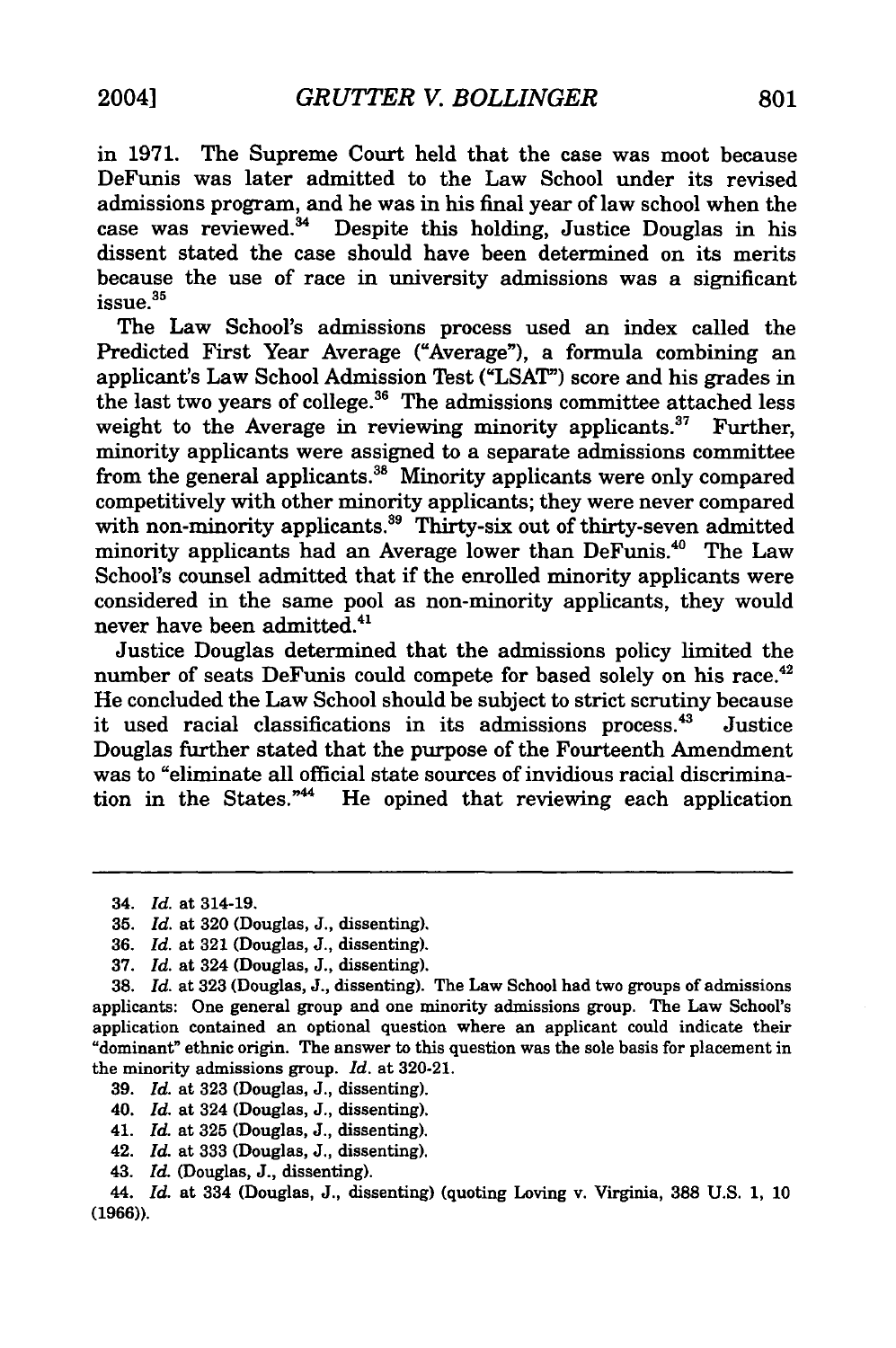without regard to an applicant's race would keep the admissions process consistent with the Equal Protection Clause.<sup>45</sup>

In *Regents of the University of California v. Bakke,46* the Medical School of the University of California at Davis ("Medical School") had a special admissions program consisting of a separate admissions system for minority and disadvantaged applicants.<sup>47</sup> The special admissions program had a separate committee, whose members were mostly from minority groups. The Medical School's entering class had seats for one hundred students. Sixteen seats were reserved for minority applicants. Allan Bakke, a white male who applied twice to the Medical School, was considered under the general admissions program. Bakke filed suit in the Superior Court of California after his second rejection, alleging that the Medical School's special admissions program violated the Equal Protection Clause.<sup>48</sup> The trial court ruled that "the special program" operated as a racial quota because minority applicants . . . were rated only against one another."<sup>49</sup> The court did not order the Medical School to admit Bakke.<sup>50</sup> Bakke appealed to the Supreme Court of California which applied strict scrutiny.<sup>51</sup> The state supreme court held that the special admissions program was not the least intrusive means for the Medical School to achieve its goals of integrating the medical profession and increasing the number of physicians serving minority groups.<sup>52</sup> The court ordered Bakke to be admitted to the Medical School; however, the order was stayed because the Supreme Court granted certiorari because of the important constitutional issue.<sup>53</sup>

Justice Powell concluded that a "[s]tate has a substantial interest that legitimately may be served by a properly devised admissions program involving the competitive consideration of race and ethnic origin."<sup>54</sup>

48. *Id.* at 272-79.

49. *Id.* at 278.

- 51. *Id.*
- 52. *Id.*
- 53. *Id.* at 281.
- 54. *Id.* at 320.

<sup>45.</sup> *Id.* (Douglas, J., dissenting).

<sup>46. 438</sup> U.S. 265 (1978).

<sup>47.</sup> *Id.* at 272-74. The Medical School opened in 1968. Its first year class had **fifty** students. In 1971 the first year class increased to one hundred students. The faculty created the special admissions program to increase the number of disadvantaged students in each class. In 1973 the special admissions program was open to applicants who indicated on the application form they wished to be considered as "economically and/or educationally disadvantaged." In 1974 the question was whether the applicant wanted to be considered as an applicant from a minority group. The minority groups included blacks, Chicanos, Asians, and American Indians. *Id.*

<sup>50.</sup> *Id.* at 279.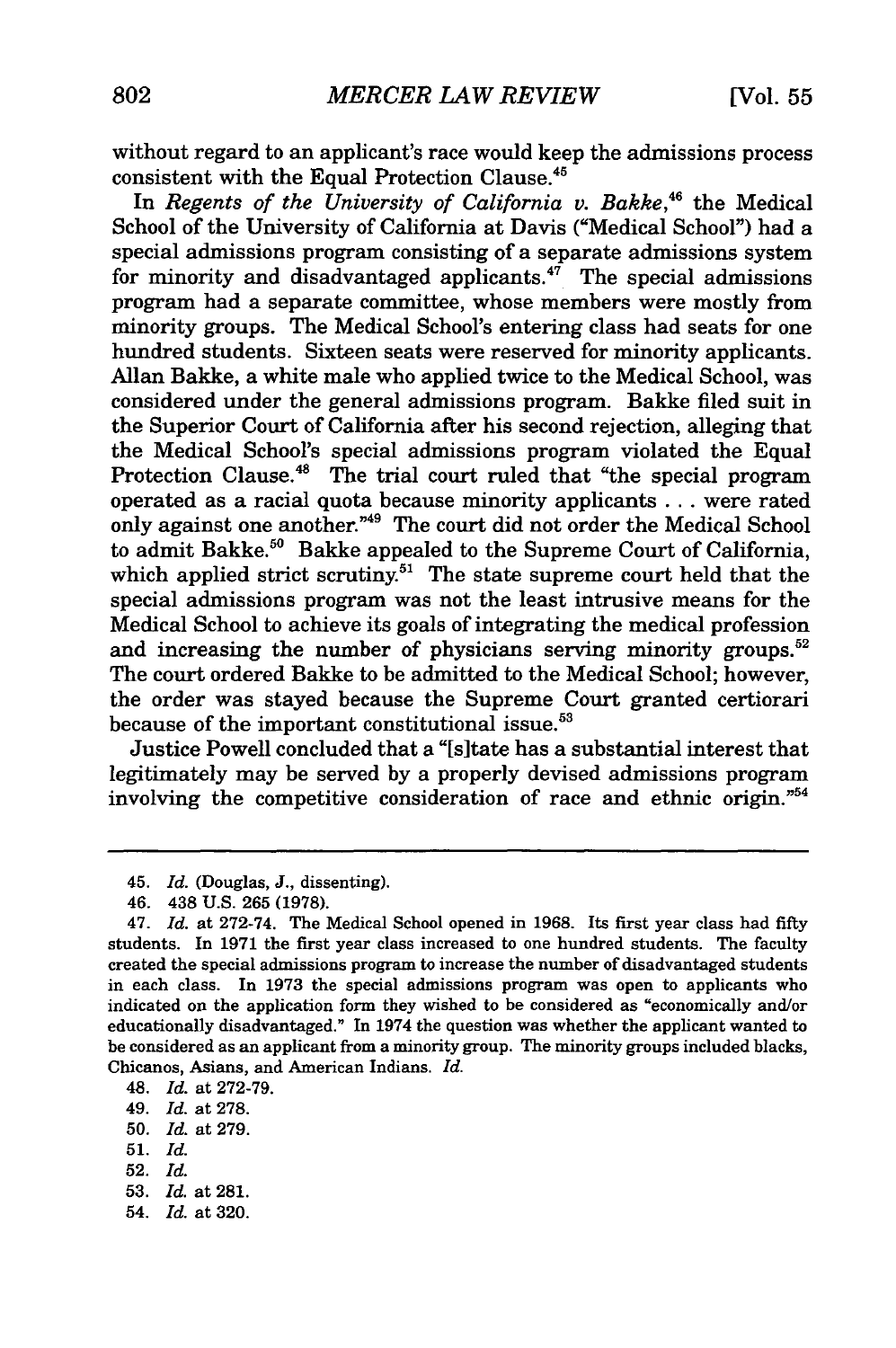Justice Powell used strict scrutiny because the special admissions program classified applicants based on their race and ethnic background, which was a suspect classification.<sup>55</sup> He reasoned that race alone, in conjunction with a quota assigned to the admissions process, was not a necessary means to achieving diversity.<sup>56</sup> Justice Powell argued that restricting the focus to ethnic diversity would hinder the attainment of complete diversity.<sup>57</sup> However, he supported a diversity admissions program like Harvard College's, where race "[did] not insulate the individual from comparison with other candidates for the available seats."<sup>58</sup> In Harvard's program, race and ethnic background were positive attributes in an applicant's file, but all other diversity elements were considered.<sup>59</sup> This placed all applicants on "the same footing for consideration, although not necessarily according them the same weight."<sup>60</sup> Justice Powell determined that the Medical School's admissions program violated the Fourteenth Amendment's Equal Protection Clause because it only focused on ethnic diversity.<sup>61</sup> Universities must consider factors other than race in attaining student body diversity.<sup>62</sup>

Four justices, led by Justice Brennan, determined that the Medical School's admissions program was constitutional and that race can be used in university admissions.<sup>63</sup> Justice Brennan opined that "racial" classifications designed to further remedial purposes 'must serve important governmental objectives and must be substantially related to achievement of those objectives."<sup>64</sup> Using this intermediate scrutiny level, he concluded that

[the Medical School's] articulated purpose of remedying the effects of past societal discrimination is ... sufficiently important to justify the use of race-conscious admissions programs where there is a sound basis for concluding that minority underrepresentation is substantial and

61. *Id.* at **326.** Justice Powell determined that Bakke was entitled to an injunction, which required the Medical School to admit him. *Id.* at 321.

62. *Id.*

63. *Id.* at 325-26 (Brennan, J., concurring in part, dissenting in part). The justices reversed the order requiring the Medical School to admit Bakke. *Id.* at 379.

64. *Id.* at **359** (Brennan, **J.,** concurring in part, dissenting in part) (quoting Califano v. Webster, 430 U.S. **313, 317** (1977); Craig v. Boren, 429 U.S. 190, **197** (1976)).

<sup>55.</sup> *Id.* at 305.

<sup>56.</sup> *Id.* at **315.**

**<sup>57.</sup>** *Id.*

<sup>58.</sup> *Id.* at 317.

<sup>59.</sup> *Id.*

<sup>60.</sup> *Id.*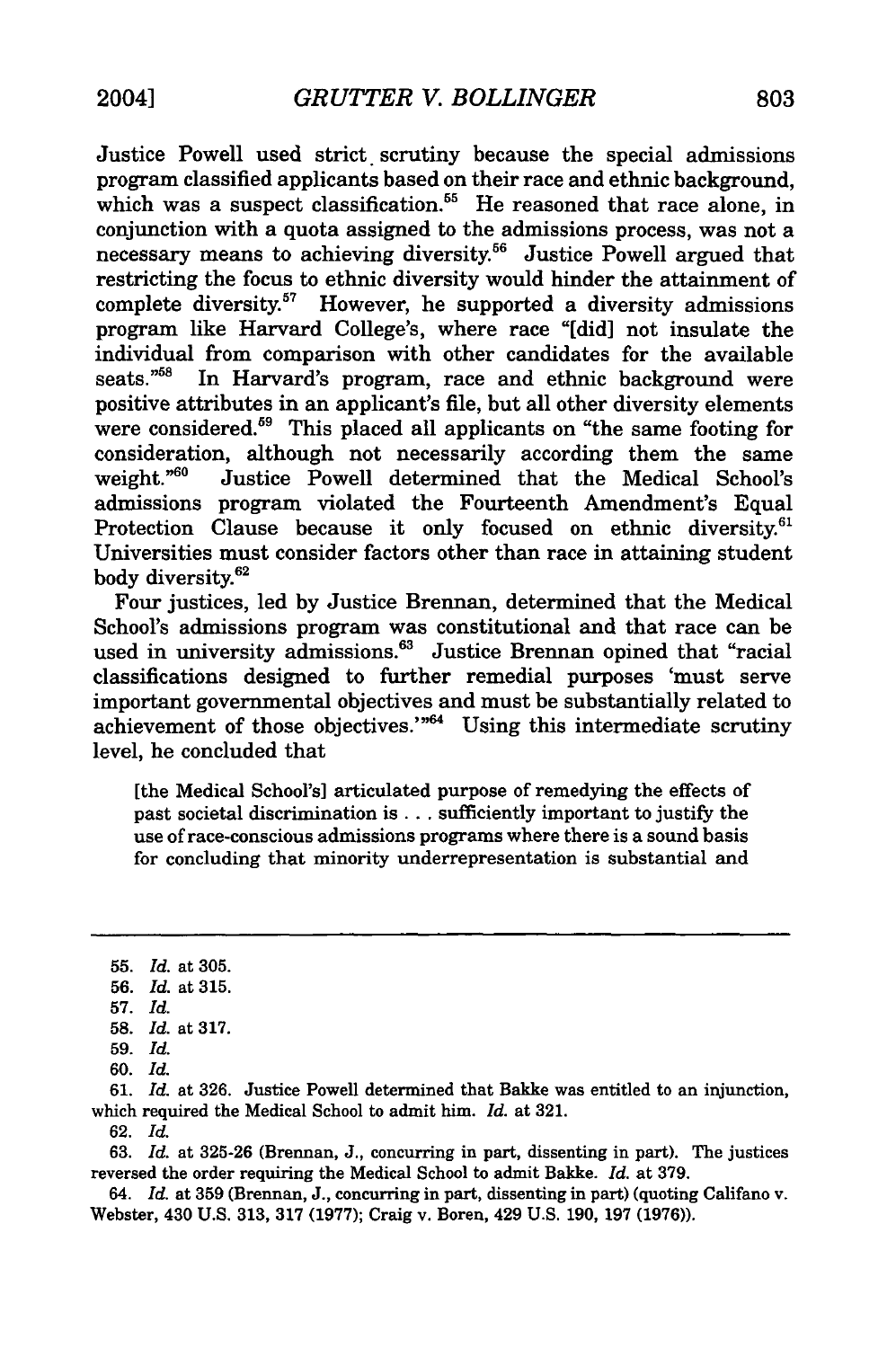chronic, and that handicap of past discrimination is impeding access of minorities to the Medical School.<sup>65</sup>

Justice Brennan reasoned that prior cases established that state governments can use race-based programs to repair the current effects of prior discrimination.<sup>66</sup> He determined that the Medical School's admissions program was valid under this test because of the underrepresentation of minority doctors in the country, and the history of intentional discrimination against minorities in education. $67$  Further, Justice Brennan saw no difference between the Harvard College program "plus factor" and Davis's set aside program because they both achieved the same purpose, but the Harvard program was less obvious to the **68 public.**

Four justices, led **by** Justice Stevens, determined that the Medical School's admissions program violated Title VI of the Civil Rights Act<sup>69</sup> because it excluded Bakke based on his race.<sup>70</sup> Title VI provides protection for individuals excluded from federally funded programs on account of their race or ethnicity.<sup>71</sup> The dissenters avoided the constitutional issue because they determined that the case should be decided on a statutory basis.<sup>72</sup> Justice Stevens reasoned that the Medical School violated Title VI when it denied Bakke admission because it was receiving federal funding.<sup>73</sup>

**67.** Bakke, 438 **U.S.** at **369-70** (Brennan, **J.,** concurring in part, dissenting in part).

**68.** *Id.* at **379** (Brennan, **J.,** concurring in part, dissenting in part).

**69.** Civil Rights Act of 1964, **§ 601,** 42 **U.S.C. §§ 2000d-1** to **-7 (2003).**

**71.** Civil Rights Act of 1964, **§ 601,** 42 **U.S.C. §§ 2000d-1** to **-7.**

**<sup>65.</sup>** *Id.* at **362** (Brennan, **J.,** concurring in part, dissenting in part).

**<sup>66.</sup>** *Id.* at **369** (Brennan, **J.,** concurring in part, dissenting in part). *See* Green v. County Sch. Bd., **391 U.S.** 430 **(1968)** (holding that a public body engaged in racial discrimination cannot bring itself into Equal Protection Clause compliance simply **by** ending its unlawful acts and adopting a race-neutral stance); Swanm v. Charlotte-Mecklenburg Bd. of Educ., 402 **U.S. 1 (1971)** (holding that racially neutral remedies for past discrimination were inadequate where consequences of past discriminatory acts influence or control present decisions); Franks v. Bowman Transp. Co., 42 **U.S. 747 (1976)** (concluding that Congress has required or authorized race-conscious action to put individuals impacted **by** past discrimination in a position they might have otherwise enjoyed).

**<sup>70.</sup>** *Bakke,* 438 **U.S.** at 412 (Stevens **J.,** concurring in part, dissenting in part). The justices affirmed the lower courts judgment to order the Medical School to admit Bakke. *Id.* at 421.

**<sup>72.</sup>** *Bakke,* 438 **U.S.** at 412-13 (Stevens, **J.,** concurring in part, dissenting in part). Justice Stevens opined that the constitutionality of the Medical School's program under the Fourteenth Amendment should only be decided if the Medical School's programs survived the Title VI analysis.

**<sup>73.</sup>** *Id.* at 418 (Stevens **J.,** concurring in part, dissenting in part).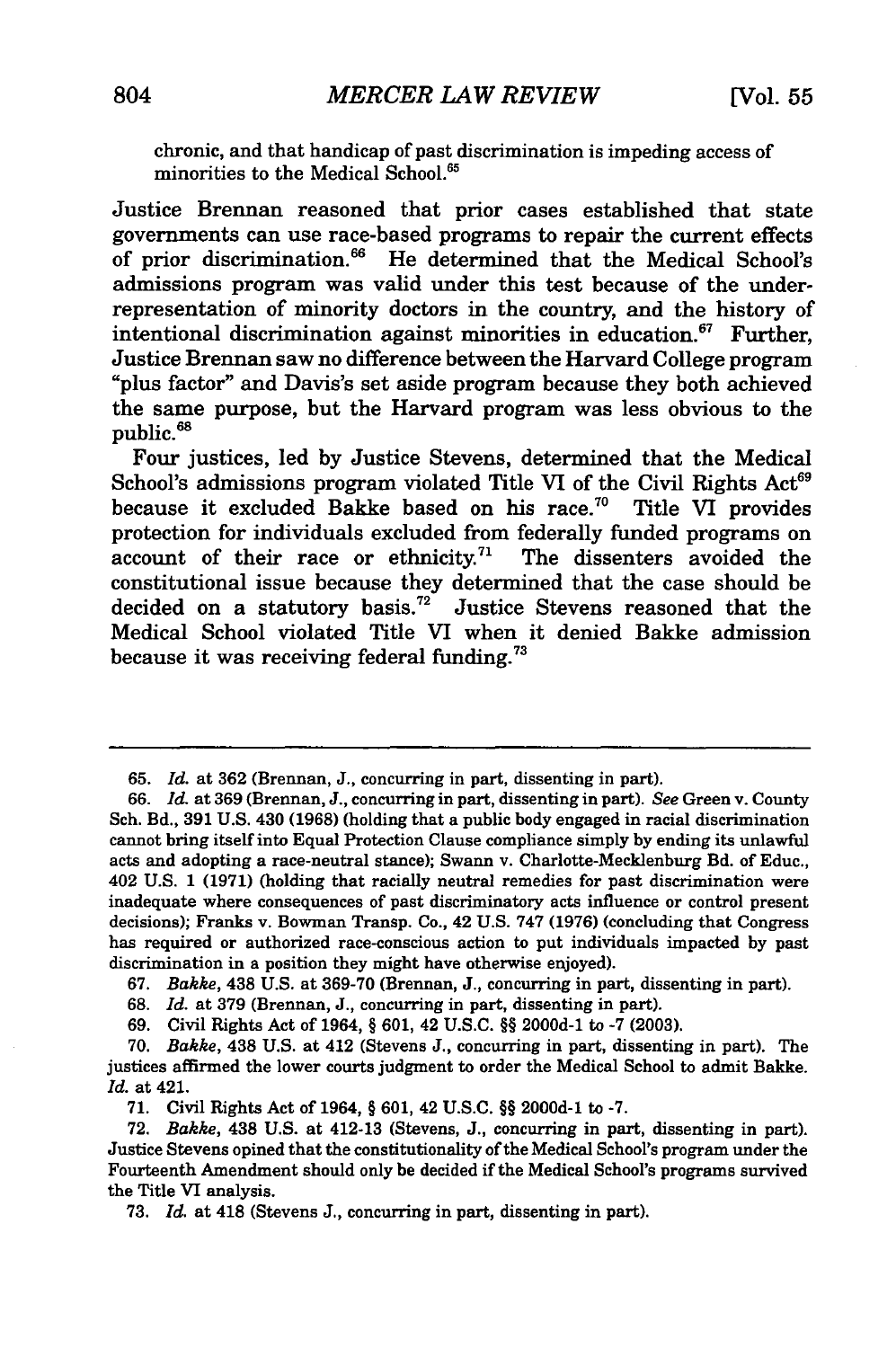### *B. Modern Affirmative Action Cases Interpreting Justice Powell's Opinion in* Bakke

The Ninth Circuit Court of Appeals in *Smith v. University of Washington Law School74* adopted Justice Powell's opinion in *Bakke* that university race-based admissions programs serve a compelling interest when the goal is educational diversity.<sup>75</sup> In this case, plaintiffs, white applicants to the University of Washington Law School ("Law School"), were denied admission and brought suit alleging that their denials were due to racially discriminatory admissions policies. The Law School used race as a criteria in its admissions program from 1994 to 1998, and plaintiffs were denied admission during this time period.<sup>76</sup> Smith appealed from district court orders dated February 10, 1999 and February 12, 1999, which denied her motion for partial summary judgment.<sup>77</sup>

The district court denied Smith's motion for partial summary judgment because it determined that "under Supreme Court precedent race could be used as a factor in educational admissions decisions, even where [it] was not done for remedial purposes."<sup>78</sup> The court of appeals concluded the district court correctly followed Justice Powell's opinion in *Bakke* in applying the following principles: (1) strict scrutiny applies to race-based classifications; (2) numerical goals based on race are invalid; (3) eliminating the effects of prior discrimination is a legitimate and substantial interest; and (4) attaining a goal of student body diversity in public higher education is constitutionally valid.<sup>79</sup> The court of appeals determined ethnic diversity used in conjunction with other factors could be used to attain student body diversity.<sup>80</sup>

In deciding which *Bakke* opinion to adopt, the court of appeals followed the rationale that "[w]hen a fragmented Court decides a case and no single rationale explaining the result enjoys the assent of five Justices, 'the holding of the Court may be viewed as that position taken by those Members who concurred in the judgments on the narrowest

77. *Id.* at 1192.

80. *Id.*

<sup>74. 233</sup> F.3d 1188 (9th Cir. 2000).

<sup>75.</sup> *Id.* at 1201.

<sup>76.</sup> *Id.* at 1191-92. On November 3, 1998, the State of Washington passed Initiative Measure 200, Wash. Rev. Code. § 49.60.400(1) (1998), which prohibited the state from discriminating on the basis of race, sex, color, ethnicity, or national origin in public employment, public education, and public contracting. Pursuant to the directive, the Law School removed the use of race from its admissions program. *Id.* at 1192.

<sup>78.</sup> *Id.* at 1196.

<sup>79.</sup> *Id.* at 1197.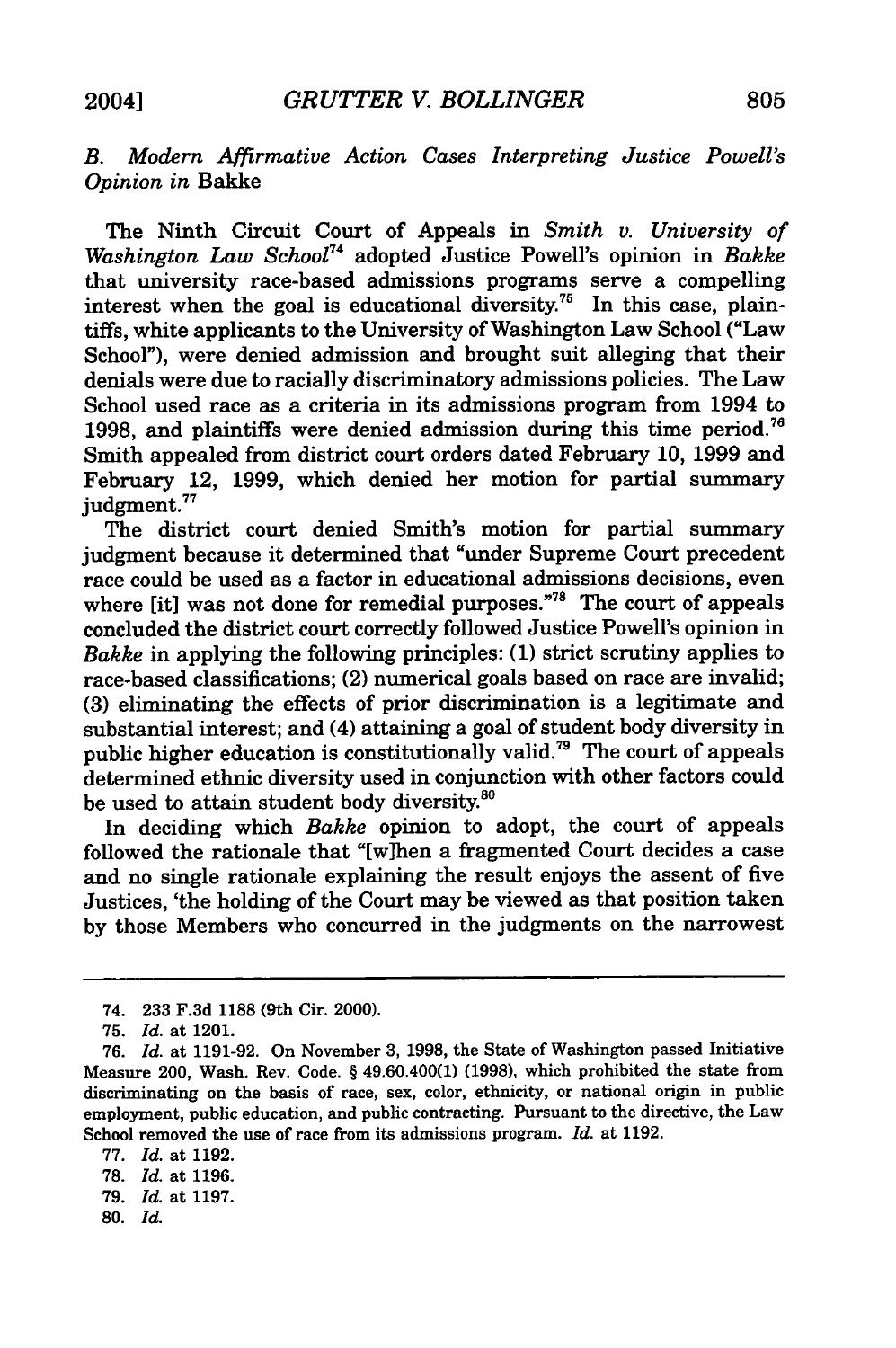grounds."<sup>81</sup> The court of appeals determined that "Justice Powell's analysis is the narrowest footing upon which a race-conscious decision making process could stand." $82$  The court then concurred with the district court, which decided Justice Powell's opinion in *Bakke* was the current law. $88$  The court of appeals concluded that properly designed race-based admissions programs did not violate the Fourteenth Amendment.<sup>84</sup>

The Fifth Circuit Court of Appeals in *Hopwood v. Texas*<sup>85</sup> (*Hopwood III)* limited the reach of Justice Powell's ruling in *Bakke."6* In the prior case, *Hopwood v. Texas, 7 (Hopwood II)* the panel held that

[the Law School] may not use race as a factor in deciding which applicants to admit (1) in order to achieve a diverse student body, (2) to combat the perceived effects of a hostile environment at the law school, (3) to alleviate the law school's poor reputation in the minority community, or (4) to eliminate any present effects of past discrimination by actors other than the law school.<sup>81</sup>

The panel remanded the case, instructing the law school to use a reasonable race-blind system.<sup>89</sup> Hopwood III is an appeal from the case which was remanded in *Hopwood I1. s°*

The University of Texas School of Law ("Law School") gave racial preferences in its admissions program to increase the enrollment of certain minorities.<sup>91</sup> Cheryl Hopwood applied for admission to the Law School in 1992. The Law School used the Texas Index ("TI") score, which is determined independently by the Law School Data Assembly Service **("LSDAS").** It included an applicant's undergraduate grade point average **("GPA")** and their Law School Admissions Test **("LSAT")** score. The Law School had three categories for the applicants based on their TI score: **(1)** presumptive admit, (2) discretionary zone, and **(3)** presump-

- 84. *Id.*
- 85. 236 F.3d 256 (5th Cir. 2000) *(Hopwood III).*
- 86. *Id.* at 275-76.
- 87. 78 F.3d 932 (5th Cir.), *cert. denied,* 518 U.S. 1033 (1996) *(Hopwood II).*
- 88. *Hopwood III,* 236 F.3d at 273 (citing *Hopwood 11,* 78 F.3d at 962).
- 89. *Id.* at 261.
- 90. *Hopwood H,* 78 F.3d at 935.
- 91. *Id.* at 934.

**<sup>81.</sup>** *Id.* at **1199** (quoting Marks v. United States, 430 **U.S. 188, 193 (1977)).**

**<sup>82.</sup>** *Id.* at 1200.

**<sup>83.</sup>** *Id.* at 1201.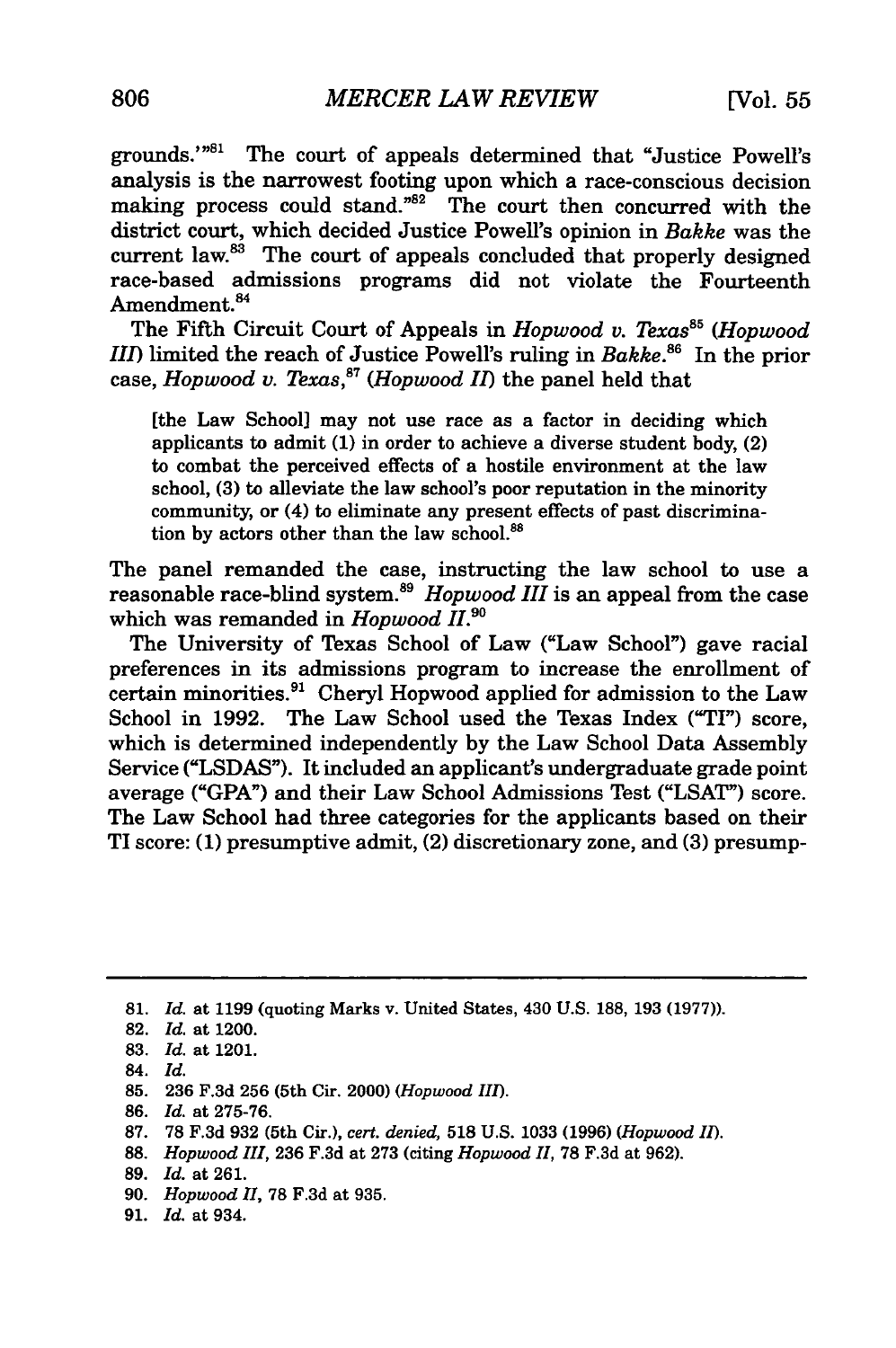tive denial.<sup>92</sup> The TI ranges used for the three categories were lower for minority applicants than non-minority applicants.  $93$ 

Hopwood's TI score placed her in the presumptive admit category; however, she was downgraded to the discretionary zone because the noncompetitive nature of her community college and because her undergraduate university inflated her GPA. She was placed on a waiting list after a review by the admissions committee. Hopwood was ultimately denied admission. Professor Wellborn, the Law School's expert witness, testified Hopwood likely would not have been admitted in a race-blind program because there were stronger candidates available.<sup>94</sup> The court of appeals concluded that the district court correctly found that Hopwood would not have had a reasonable chance of admission to the Law School under a color-blind admissions system.95

On appeal in *Hopwood III,* Texas asserted that the *Hopwood II* panel's justifications were clearly erroneous because the Law School had a compelling interest in remedying the present effects of past discrimination, and it had a compelling interest in obtaining a diverse student body.96 The court in *Hopwood III* determined that the Supreme Court has established that "the government can, consistent with the Constitution, use racial preferences under particular circumstances to remedy the present effects of past discrimination."97 However, it ruled that the limits the *Hopwood II* panel placed on the Law School were valid because there was no controlling rationale in *Bakke* defining the circumstances when a government could use racial preferences.<sup>91</sup>

- 97. *Id.* at 273.
- 98. *Id.* at 275.

<sup>92.</sup> *Id.* at 935-36. Professor Stanley Johanson, chair of the admissions committee in 1992, had the sole responsibility for setting the criteria for the three admissions categories. Most applicants in the presumptive admit category were admitted to the law school with minimal review by the admissions committee. Professor Johanson reviewed all minimal review by the admissions committee. presumptive admit applications, and he had the discretion to lower them to the discretionary zone for further review if he found anything questionable. Applicants in the presumptive denial category also received minimal review; however, the admissions committee had discretion to upgrade the applicant if they believed his TI score did not reflect the applicant's potential in law school. Most presumptive denial applicants were rejected. Applicants in the discretionary zone were subject to the most scrutiny by the admissions committee. There was a separate process for minority and non-minority applicants in the discretionary zone. Their applications were processed by a three-person minority subcommittee which gave each candidate extensive evaluation and discussion. *Id.* at 935-37.

<sup>93.</sup> *Id.* at 936. The minority applicants included those who designated themselves as Mexican-Americans or African-American blacks on the application form.

<sup>94.</sup> *Hopwood III,* **236** F.3d at 266-72.

<sup>95.</sup> *Id.* at 272.

<sup>96.</sup> *Id.* at 272-74.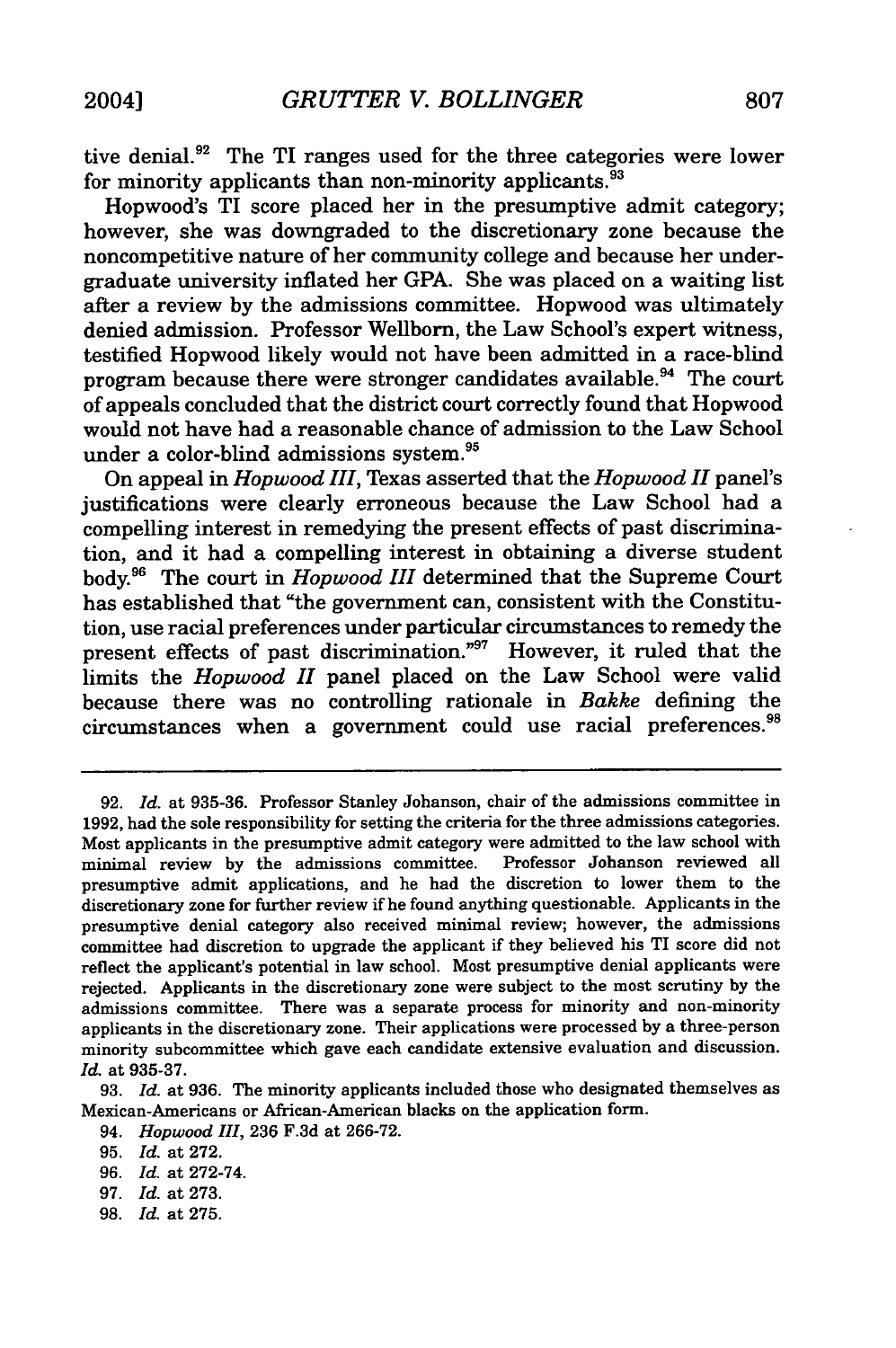Therefore, the *Hopwood II* panel had the freedom to decide which *Bakke* rationale to follow.<sup>99</sup> The *Hopwood II* panel concluded that race-based programs, which sought to attain student body diversity, were unconstitutional.<sup>100</sup> Although this went against Justice Powell's opinion in *Bakke,* the court in *Hopwood III* decided it could not say "that [the decision] conflict[ed] with any portion of *Bakke* that [was] binding on this court."<sup>101</sup>

Justice Powell's *Bakke* ruling was further limited **by** the Eleventh Circuit Court of Appeals in *Johnson v. Board of Regents of the University of Georgia. <sup>2</sup>*The University of Georgia **("UGA")** had a freshman admissions policy which assigned a fixed numerical bonus to non-white applicants and male applicants. Applicants admitted in the initial stage were selected solely on objective academic criteria. The remaining applicants were evaluated using the Total Student Index ("TSI"), which was based on a weighted combination of academic, extracurricular, demographic, including race and gender, and other factors. Applicants whose TSI scores were a certain threshold were automatically admitted. Three white females, who were denied admission at the TSI stage under the race-based policy, brought suit. $103$ 

The district court held that UGA's freshman admissions policy was unconstitutional because "student body diversity [was] not a compelling interest sufficient to withstand the strict scrutiny that courts must apply to government decision making based on race." $104$  The court determined *Bakke* was not binding precedent; therefore, student body diversity was not a compelling interest.<sup>105</sup> The district court granted

104. *Id.* at 1237.

105. *Id.* at 1239. **UGA** wanted the court to use Justice Powell's opinion as the majority decision in *Bakke.* **UGA** asserted its program was similar to the Harvard program endorsed **by** Justice Powell and was constitutional. The district court determined Powell's discussion on the Harvard program was dicta and was not endorsed **by** any other justices. Therefore, it was not binding precedent to the court. The district court used the analysis in *Adarand Constructors, Inc. v. Pena* that: **(1)** racial classifications used for non-remedial purposes are suspect, (2) race-conscious programs must meet a compelling interest, and **(3)**

<sup>99.</sup> *Id.*

<sup>100.</sup> *Id.*

<sup>101.</sup> *Id.*

<sup>102. 263</sup> F.3d 1234 (11th Cir. 2001).

<sup>103.</sup> *Id.* at 1239-42. At the TSI stage, academic factors accounted for 5.40 **points** (approximately **67** percent of the maximum points available). Leadership/activity or other factors accounted for **1.5** points **(18** percent of the available total). Three demographic factors were considered for up to 1.25 additional points **(15** percent of the maximum available). These included race/ethnicity (non-Caucasian), gender (male), and Georgia residency. Overall, only one other **TSI** factor, **SAT** score or **ACT** equivalent between 1200- 1660, was worth more than the race factor. *Id.*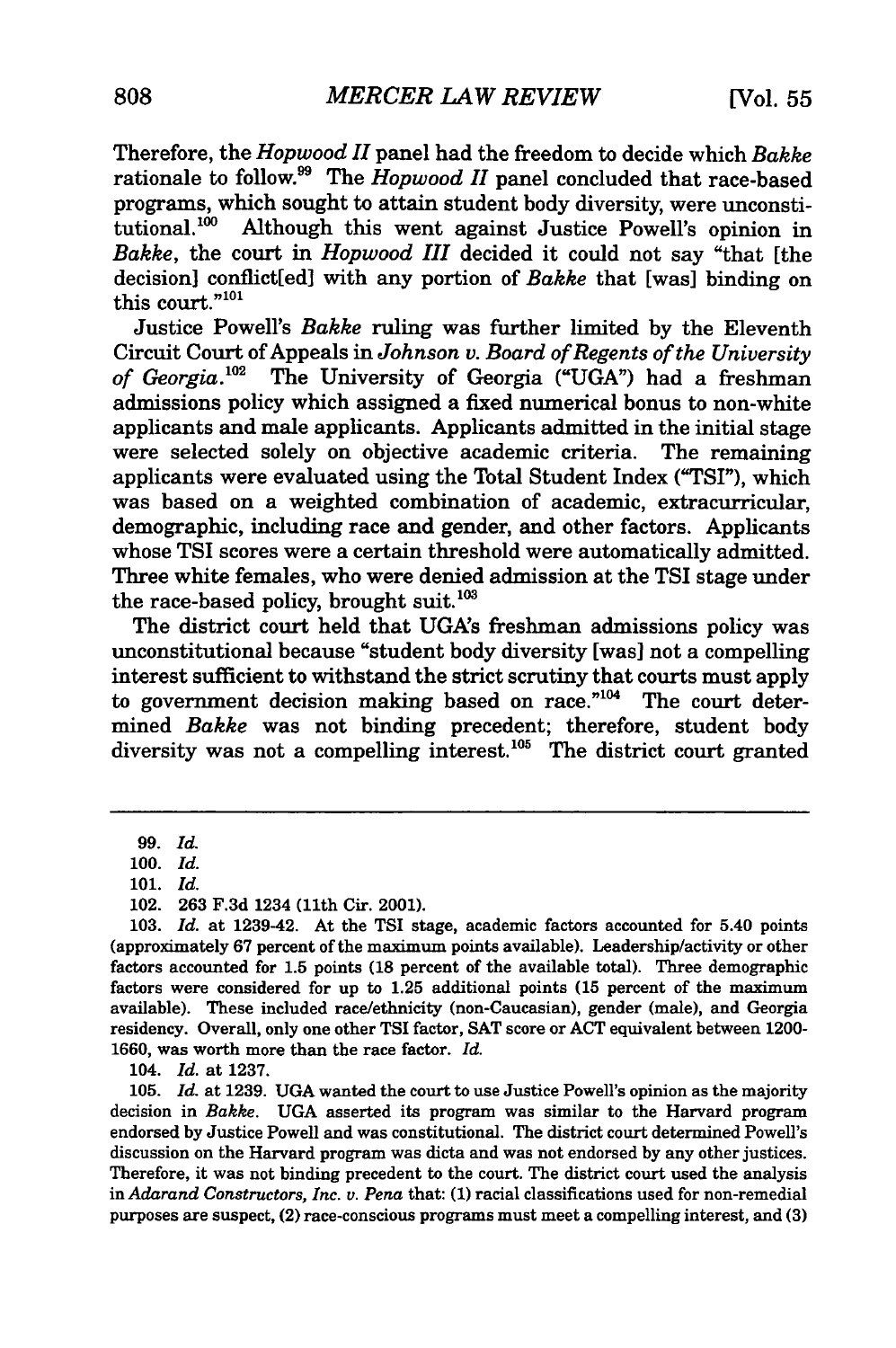summary judgment in plaintiffs' favor because UGA's admissions policy violated Title VI and the Equal Protection Clause.<sup>106</sup> UGA appealed the decision.<sup>107</sup>

The court of appeals applied strict scrutiny in deciding the case because "[classifications] of citizens solely on the basis of race 'are by their very nature odious to a free people whose institutions are founded upon the doctrine of equality.'"<sup>108</sup> The court determined that Justice Powell's opinion in *Bakke* was persuasive; however, it was not binding precedent because a Supreme Court majority had never held that student body diversity was a compelling interest that justified the use of race in admissions programs.<sup>109</sup> The holding from *Bakke* that the court followed was that student body diversity was an important interest, but the interest was not a compelling one that would withstand strict scrutiny.<sup>110</sup> The court of appeals reasoned that "the status of student body diversity as a compelling interest justifying a racial preference in university admission is an open question in the Supreme Court **... .""** The court of appeals then developed its own test for determining whether a school's admissions program served a compelling interest:

(1) whether the policy uses race in a rigid or mechanical way that does not take sufficient account of the different contributions to diversity that individual candidates may offer; (2) whether the policy fully and fairly takes account of race-neutral factors which may contribute to a diverse student body; (3) whether the policy gives an arbitrary or disproportionate benefit to members of the favored racial groups; and (4) whether the school has genuinely considered and rejected as inadequate, race-neutral alternatives for creating student body diversity.<sup>112</sup>

The court of appeals held that UGA's freshman admissions policy was unconstitutional because it was not narrowly tailored.<sup>113</sup> UGA did not consider other ways to achieve student body diversity, and its use of race

113. *Id.* at 1254.

a majority of the Supreme Court had not determined that student body diversity in higher education is a compelling interest. 515 U.S. 200, 227 (1995). Johnson v. Bd. of Regents of the Univ. Sys. of Ga., 106 F. Supp. 2d 1362, 1368-69, 1371 (S.D. Ga. 2000).

<sup>106.</sup> *Johnson,* 263 F.3d at 1242.

<sup>107.</sup> *Id.*

<sup>108.</sup> *Id.* at 1243 (quoting Shaw v. Reno, 509 U.S. 630, 643 (1993) *(Shaw 1)* (quoting Hirabayahsi v. United States, 320 U.S. **81,** 100 (1943)).

<sup>109.</sup> *Id.* at 1248.

<sup>110.</sup> *Id.* at 1247.

<sup>111.</sup> *Id.* at 1250.

<sup>112.</sup> *Id.* at 1253.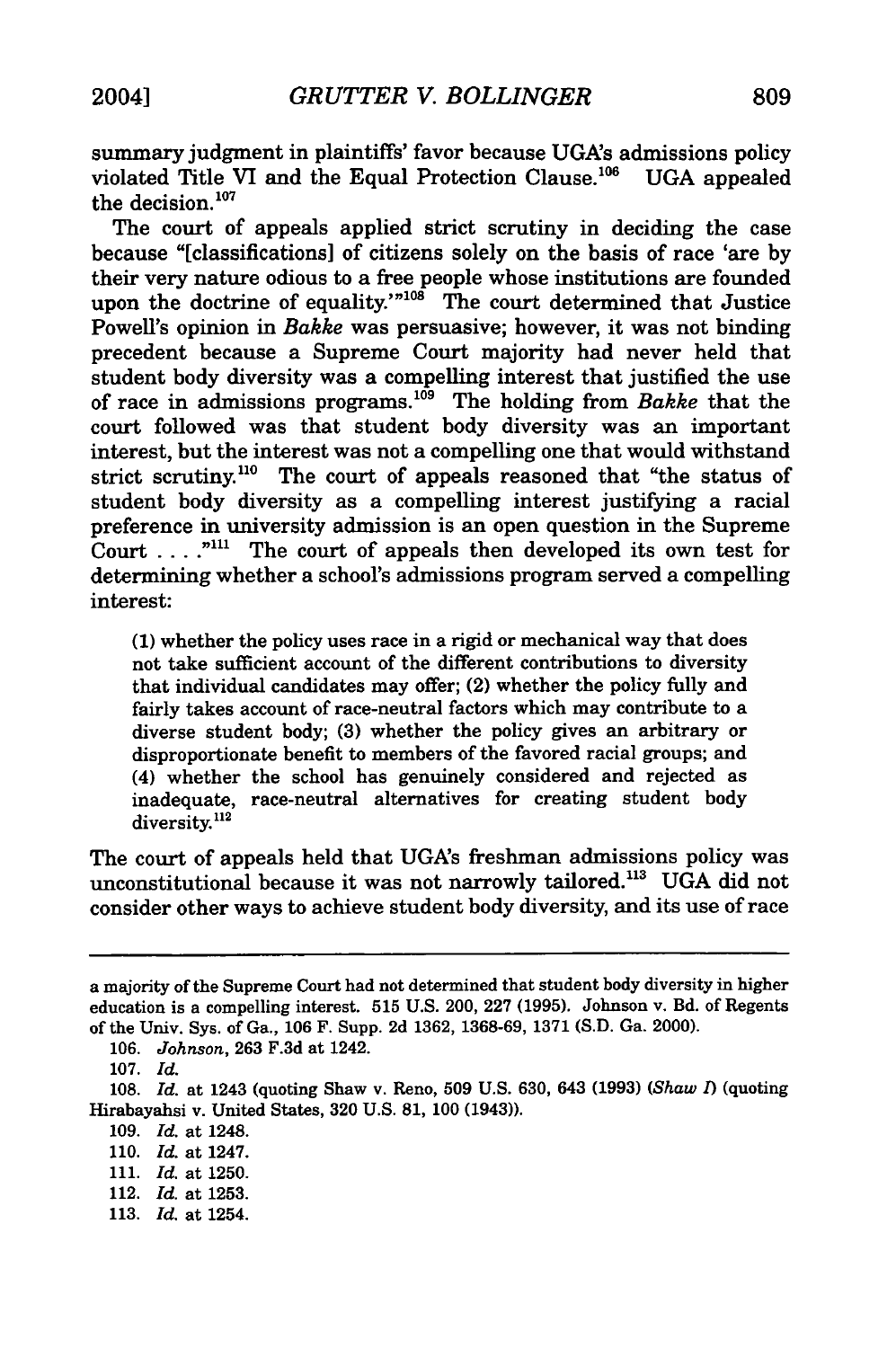was inflexible and disproportionately advantaged certain racial **groups." 4**

#### III. COURT'S RATIONALE

In *Grutter v. Bollinger*,<sup>115</sup> the Supreme Court granted certiorari to resolve the conflict among the courts of appeals concerning whether race can be a factor in university admissions.<sup>116</sup> The Court adopted strict scrutiny as the reviewing standard because "all governmental action based on race-a *group* classification long recognized as 'in most circumstances irrelevant and therefore prohibited'-should be subjected to detailed judicial inquiry to ensure that the *personal* right to equal protection of the laws has not been infringed."<sup>117</sup> The Court interpreted this to mean that only narrowly tailored race-based classifications, which furthered compelling governmental interests, were constitutional.<sup>118</sup> The Court further determined that not all governmental uses of race were invalidated by strict scrutiny.<sup>119</sup> The Court reasoned that the purpose of strict scrutiny was to ensure governmental uses of race were pursuing important goals.<sup>120</sup>

The Law School "assert[ed] only one justification for their use of race in the admissions process: obtaining 'the educational benefits that flow from a diverse student body.'"<sup>121</sup> The Court deferred to the Law School's educational judgment in holding that its goal of student body diversity was a compelling interest.<sup>122</sup> The Court reasoned that courts have traditionally given a degree of deference to universities to make their own decisions regarding admissions policies.<sup>123</sup> The Court presumed that the Law School's goal of attaining a diverse student body was done in good faith and that it was the Law School's proper institutional mission.<sup>124</sup>

The Law School enrolled a "critical mass" of minority students to achieve its goal of assembling a diverse and academically qualified class. 25 It defined a "critical mass" as "meaningful numbers" or

- 116. *Id.* at 2335.
- 117. *Id.* at 2337 (quoting Adarand Constructors, Inc. v. Pena, 515 U.S. 200, 227 (1995)).
- 118. *Grutter,* 123 **S.** Ct. at 2337-38.
- 119. *Id.* at 2338.
- 120. *Id.*
- 121. *Id.* (quoting Brief for Respondents Bollinger et al. *Grutter* (No. 02-241)).
- 122. *Id.* at 2339.
- 123. *Id.*
- 124. *Id.*
- 125. *Id.*

<sup>114.</sup> *Id.* at 1255.

<sup>115. 123</sup> **S.** Ct. 2325 (2003).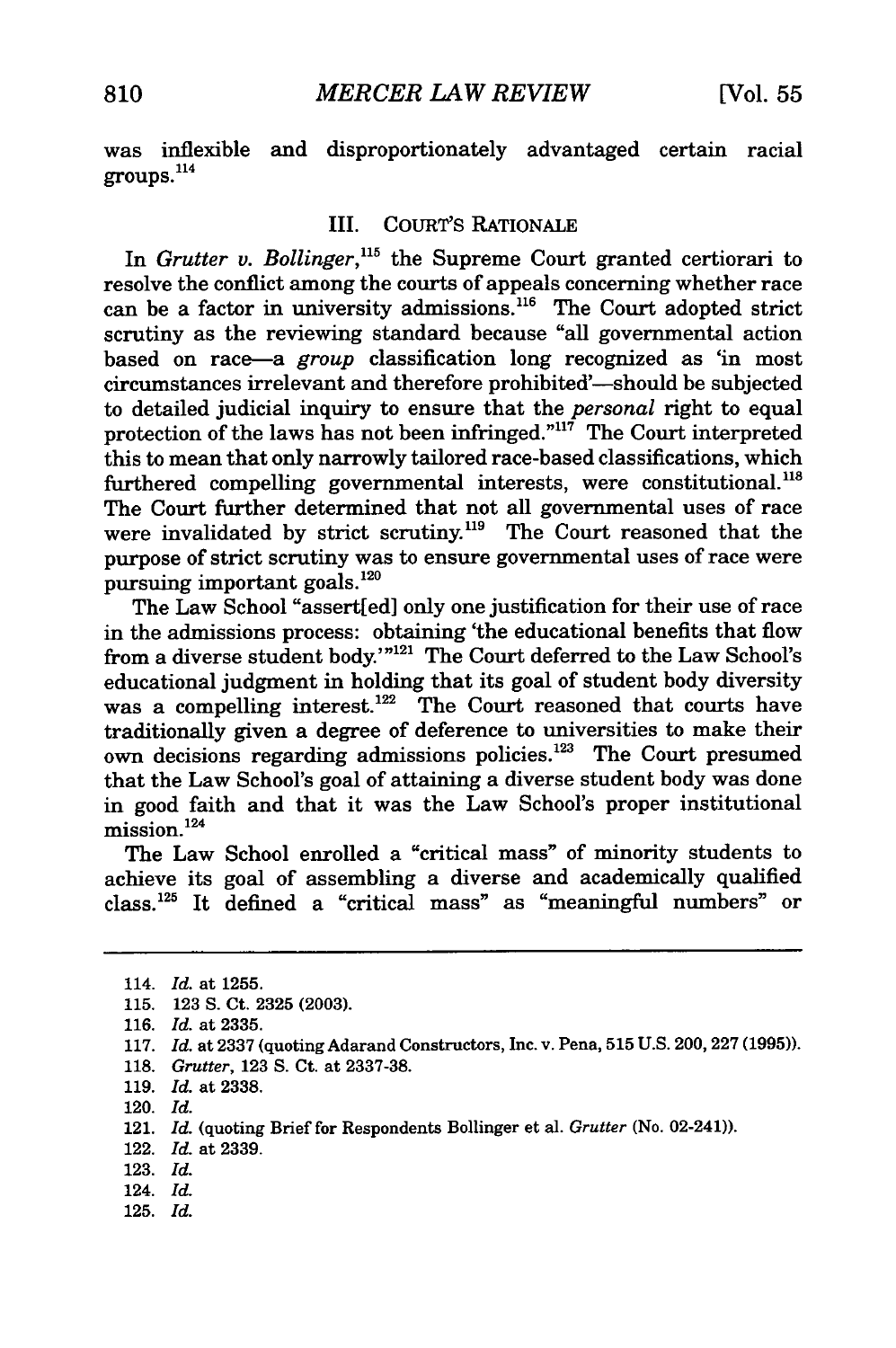"meaningful representation."<sup>126</sup> This meant "a number that encourages underrepresented minority students to participate in the classroom and not feel isolated."<sup>127</sup> or "numbers such that underrepresented minority students do not feel . . . like spokespersons for their race."<sup>128</sup> The Court determined that the educational benefits produced by "critical mass" diversity were substantial.<sup>129</sup> The Court believed the policy promoted "cross-racial understanding, help[ed] to break down racial stereotypes and enable[d] [students] to better understand persons of different races."<sup>130</sup> The Court cited expert studies and reports introduced at trial that discussed the benefits of student body diversity including: Promoting learning, preparing students for increased diversity in the workforce and society, and better preparing students as professionals.<sup>131</sup> The Court also cited amicus curiae briefs filed by major American businesses and high-ranking retired officers and civilian leaders of the United States military which detailed diversity's real benefits.<sup>132</sup> It reasoned that law schools train a large number of the nation's future leaders; therefore, access to a legal education must include qualified individuals from every racial and ethnic back- $\frac{133}{2}$ 

Furthermore, the Court approved of the Law School's flexible use of race in its admissions process.<sup>134</sup> It determined that the Law School's goal of attaining a "critical mass" of underrepresented minority students did not create a quota system.<sup>135</sup> The Law School neither reserved a fixed number of seats for minorities, nor insulated minorities from comparison with the general admissions pool, which are both indicators of quotas.<sup>136</sup> The Law School's admissions process ensured that each applicant was individually scrutinized.<sup>137</sup> It gave serious consideration to each applicant's possible contribution to a diverse learning environ-

128. *Id.* at **2333-34.**

**131.** *Id.* at 2340.

135. *Id.* at 2342.

- 
- 137. *Id.* at 2343.

**<sup>126.</sup>** *Id.* at 2333.

<sup>127.</sup> *Id.*

**<sup>129.</sup>** *Id.* at **2339.**

**<sup>130.</sup>** *Id.* at 2339-40.

**<sup>132.</sup>** *Id. See* Brief of Amicus Curiae 3M et al. at 4-5, 123 S. Ct. 2325 (2003) (no. 02- 241); Brief of Amicus Curiae General Motors Corp. at 3-4, 123 S. Ct. 2325 (2003) (no. 02- 241); Brief of Amicus Curiae Julius W. Becton, Jr. et al. at 27, 123 S. Ct. 2325 (2003) (no. 02-241).

<sup>133.</sup> *Grutter,* 123 S. Ct. at 2341 (quoting Sweatt v. Painter, 339 U.S. 629, 634 (1950)). 134. *Id.* at 2343-44.

<sup>136.</sup> *Id.*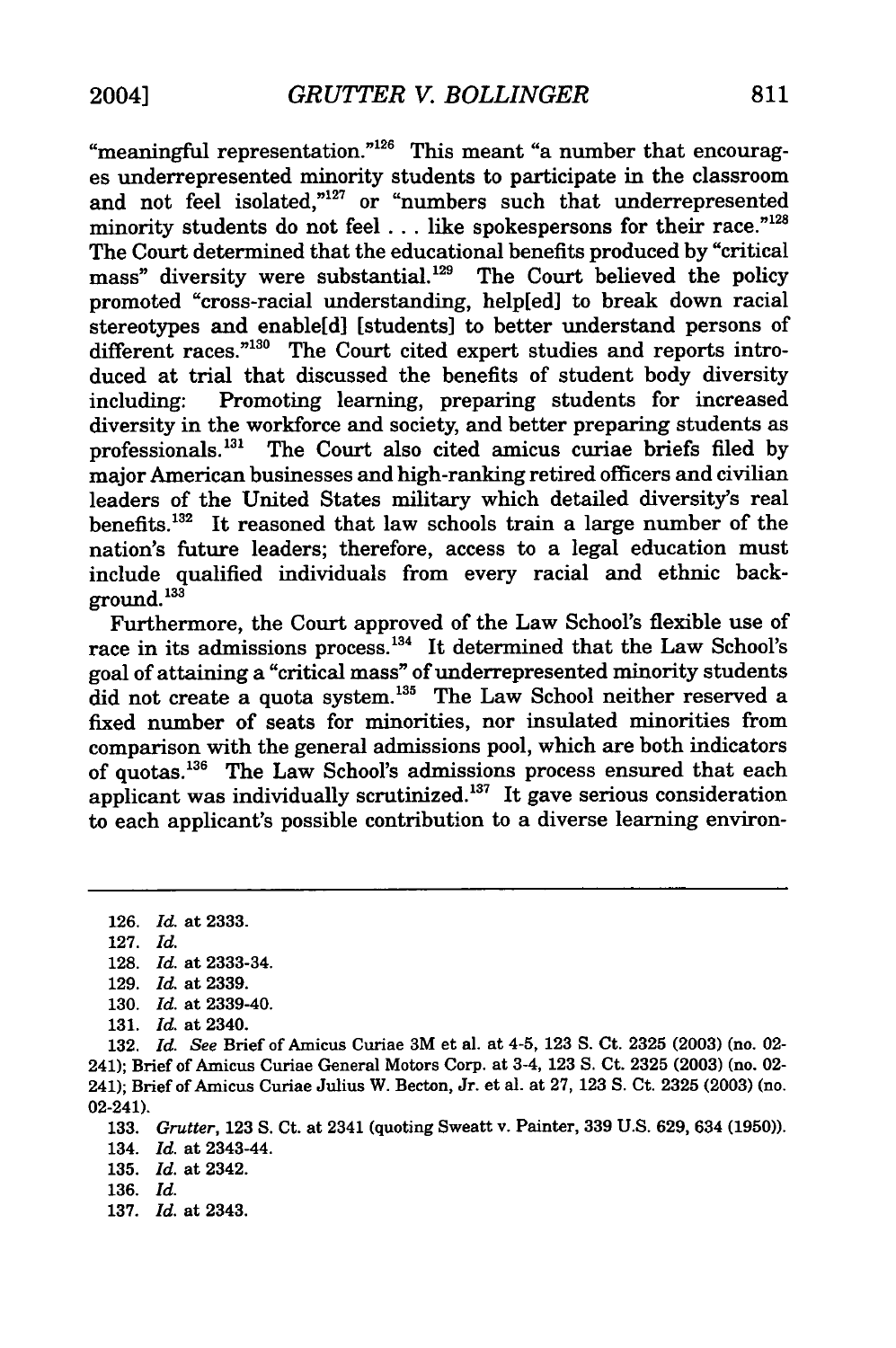ment.<sup>138</sup> The Court determined that the Law School's admissions program was similar to the Harvard program endorsed by Justice Powell in *Bakke,* which flexibly considered all diversity elements in equal footing for each applicant.139 Moreover, like the Harvard program, the Law School's race-based admissions program ensured all factors contributing to diversity, including race, were considered in the admissions decision.<sup>140</sup> Non-minority applicants with grades and test scores lower than underrepresented minorities were frequently admitted to the Law School.<sup>141</sup> This proved that the Law School gave weight to non-racial diversity factors.<sup>142</sup> The Court determined that a narrowly tailored admissions program does not "'unduly burden individuals who are not members of the favored racial and ethnic groups."<sup>143</sup> Because the Law School considered race among other diversity factors, and it was not a quota system, the Court concluded it did not unduly harm nonminority applicants and was narrowly tailored.<sup>144</sup>

#### IV. IMPLICATIONS

In the twenty-five years since *Regents of the University of California v. Bakke,'45* federal courts have struggled to interpret the fractured Court's holding regarding race-based admissions programs in public higher education. Some circuits adopted Justice Powell's opinion in *Bakke* and allowed race-based admissions programs, while others declared these programs unconstitutional.<sup>146</sup> By following Justice Powell's opinion in *Bakke*, the Supreme Court in *Grutter v. Bollinger*<sup>147</sup> ended the confusion and validated his conclusion that race-based admissions programs are constitutional where the goal is student body diversity.<sup>148</sup>

Prior to the decision in *Grutter,* the most recent Supreme Court case regarding diversity in higher education was the splintered decision in

138. *Id.* 139. *Id.* at 2343-44.

143. *Id.* at 2345 (quoting Metro Broad., Inc. v. FCC, 497 U.S. 547, 630 (1990) (O'Connor, J., dissenting)).

144. *Id.* at 2345-46.

145. 438 U.S. 265 (1978).

146. *See* Johnson v. Bd. of Regents of the Univ. Sys. of Ga., 263 F.3d 1234 (11th Cir. 2001); Smith v. Univ. of Washington, 233 F.3d **1188** (9th Cir. 2000); Hopwood v. Texas, 236 F.3d 256 (5th Cir. 2000).

147. 123 **S.** Ct. 2325 (2003).

148. *Id.* at 2347.

<sup>140.</sup> *Id.* at 2344.

<sup>141.</sup> *Id.*

<sup>142.</sup> *Id.*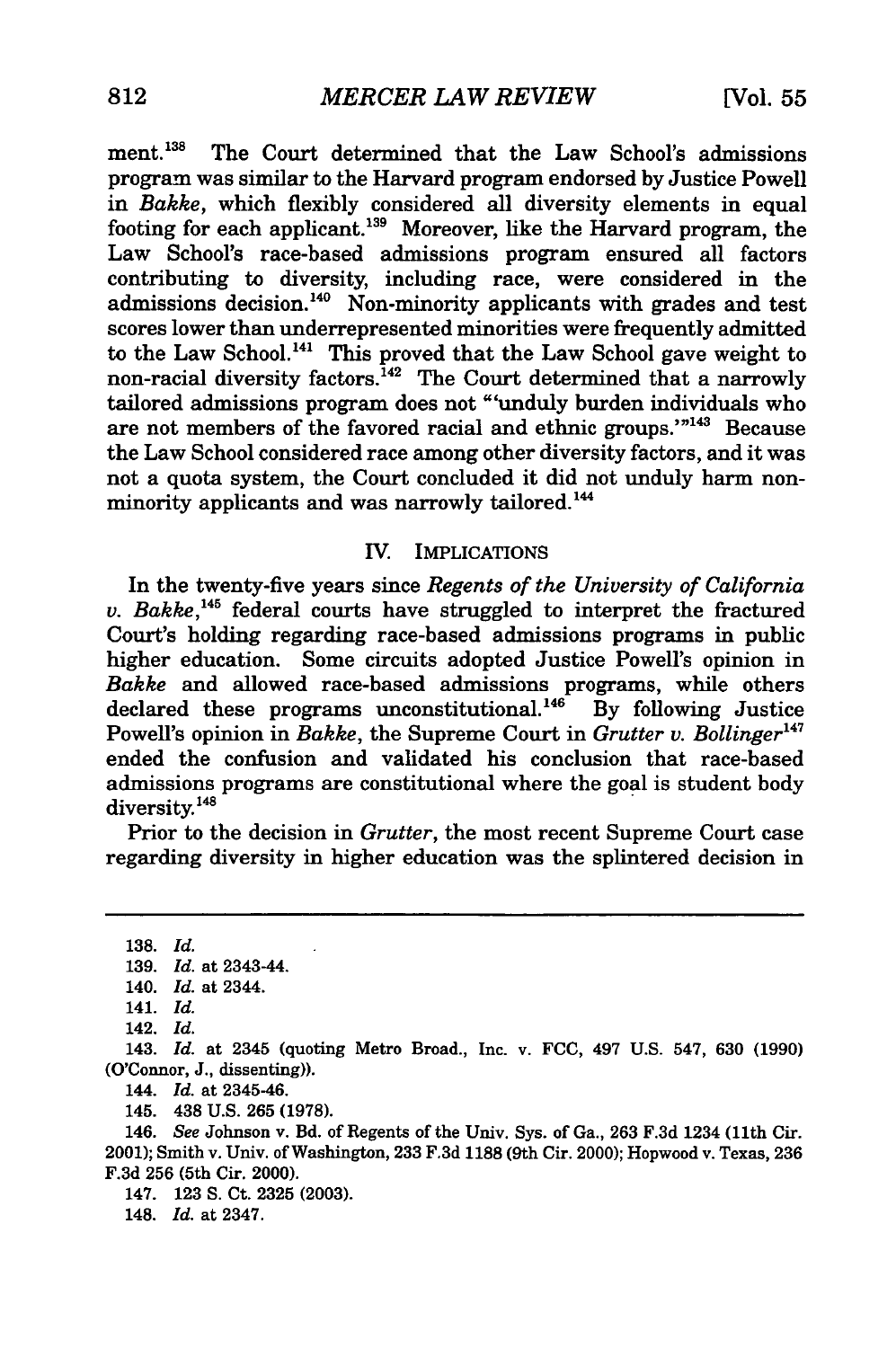*Bakke.* Federal courts had no concrete authority to follow when reviewing race-based admissions programs resulting in different regions following different laws based on what their circuit decided. The decision in *Grutter* settles the question of whether race can be used as a diversity factor and will help streamline admissions programs nationwide. The Court provided a majority holding, unlike *Bakke,* that race-based admissions programs are constitutional.<sup>149</sup> The Court also provided guidelines on how to achieve a constitutional program.<sup>150</sup> Furthermore, the Court ended years of dissention by endorsing Justice Powell's opinion in *Bakke*.<sup>151</sup> The Court conclusively ended debate about which opinion in *Bakke* constitutes the Court's holding. It is now undisputed that race-based admissions programs seeking the achievement of student body diversity are constitutional.<sup>152</sup>

In response to the Court's holding, public universities nationwide are reviewing their admissions policies and either reinstating race-based admissions programs, or aligning their current race-based admissions programs with the Court's guidelines. $153$  Public higher education facilities must also align their public financial aid programs, recruiting, outreach, and retention programs with the decision in *Grutter* because race has been used as a factor in these areas.<sup>154</sup> Public higher education institutions must now ensure that they articulate a legal justification for their race-based admissions programs.<sup>155</sup> An automatic point distribution for minority applicants, like the policy in *Gratz v. Bolling*er,<sup>156</sup> is not an acceptable race-based admissions program.<sup>157</sup> Racebased admissions programs must contain holistic reviews for each applicant, where race is not the only diversity factor, and all students are in the same admissions pool.<sup>158</sup> The Court particularly emphasized that each institution must tie its race-based program to its educational  $g$ oals.  $^{159}$ 

154. *Id.*

155. *Id.* at 4.

156. 123 S. Ct. 2411 (2003).

157. *See supra* note 153, at 1.

158. *See supra* note 153, at **5.**

159. Memorandum from Ad Hoc Committee on Policy Issues, to Dean of Vanderbilt University Law School 5 (Aug. 19, 2003) (on record with author).

<sup>149.</sup> *Id.*

<sup>150.</sup> *Id.* at 2346.

<sup>151.</sup> *Id.* at 2337.

<sup>152.</sup> *Id.* at 2347.

<sup>153.</sup> Jonathan R. Alger, Assistant General Counsel, University of Michigan, Ann Arbor, Michigan, *Diversity Issues and the Affirmative Action Debate after Grutter and Gratz, 1* (Sept. 13, 2003).